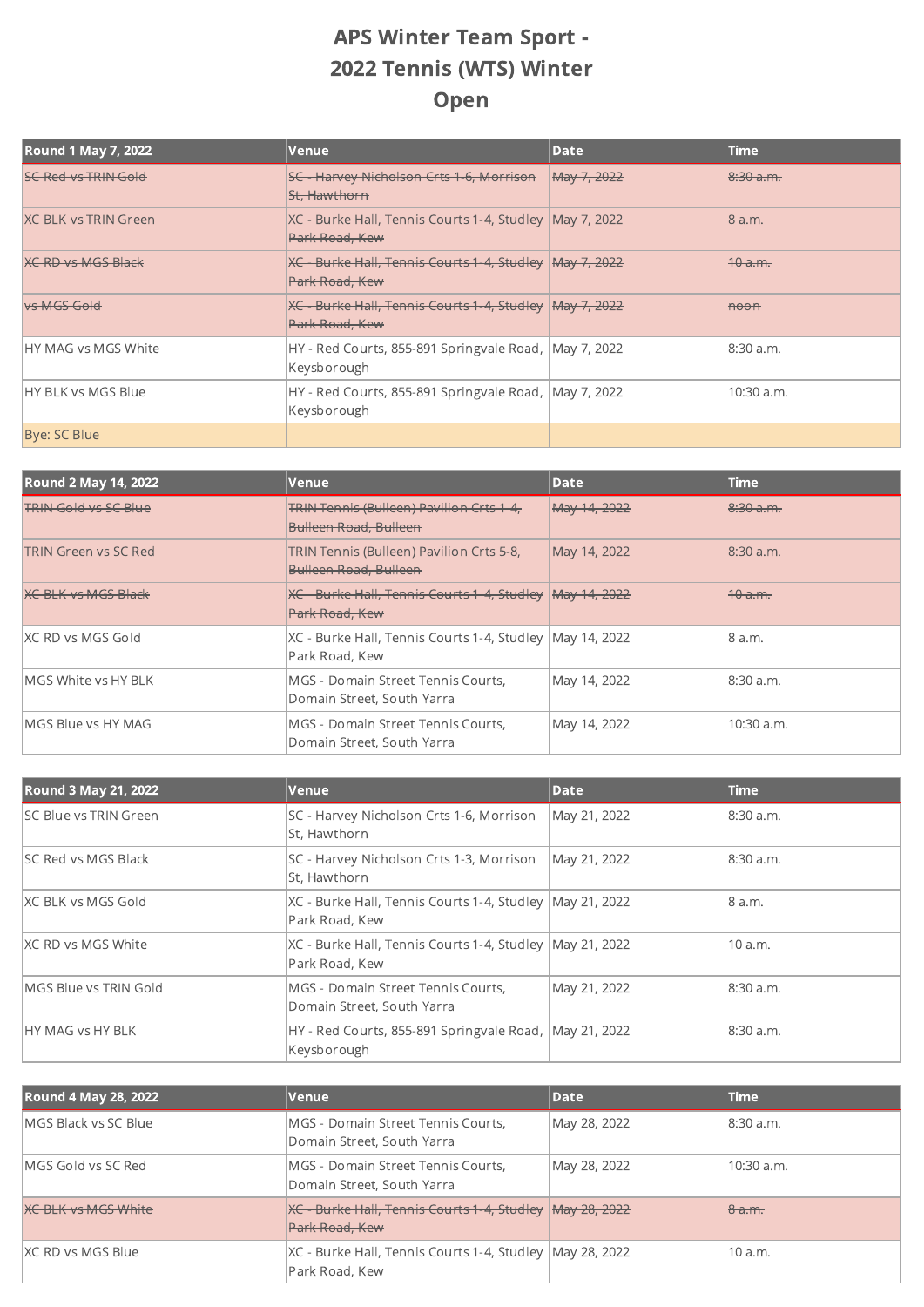| IHY BLK vs TRIN Green | HY - Red Courts, 855-891 Springvale Road,  May 28, 2022<br>Keysborough |              | 18:30 a.m. |
|-----------------------|------------------------------------------------------------------------|--------------|------------|
| TRIN Gold vs HY MAG   | TRIN Tennis (Bulleen) Pavilion Crts 1-4,<br>Bulleen Road, Bulleen      | May 28, 2022 | 8:30 a.m.  |

| <b>Round 5 June 4, 2022</b> | Venue                                                                       | Date          | <b>Time</b> |
|-----------------------------|-----------------------------------------------------------------------------|---------------|-------------|
| <b>ISC Blue vs MGS Gold</b> | SC - Harvey Nicholson Crts 1-3, Morrison<br>St. Hawthorn                    | llune 4, 2022 | 8:30 a.m.   |
| ISC Red vs MGS White        | SC - Harvey Nicholson Crts 4-6, Morrison<br>St. Hawthorn                    | llune 4, 2022 | 8:30 a.m.   |
| IXC BLK vs MGS Blue         | XC - Burke Hall, Tennis Courts 1-4, Studley  June 4, 2022<br>Park Road, Kew |               | 10a.m.      |
| IXC RD vs HY BLK            | XC - Burke Hall, Tennis Courts 1-4, Studley  June 4, 2022<br>Park Road, Kew |               | 8 a.m.      |
| LIV MAC up TDIN Croop       | HY - Red Courts, 855-891 Springvale Road,<br>Keysborough                    | Hune 4, 2022  | 8:30a.m.    |
| MGS Black vs TRIN Gold      | MGS - Domain Street Tennis Courts.<br>Domain Street, South Yarra            | June 4, 2022  | 8:30 a.m.   |

| <b>Round 6 June 18, 2022</b>   | Venue                                                                  | <b>Date</b>   | <b>Time</b>  |
|--------------------------------|------------------------------------------------------------------------|---------------|--------------|
| MGS White vs SC Blue           | MGS - Domain Street Tennis Courts,<br>Domain Street, South Yarra       | June 18, 2022 | 8:30 a.m.    |
| MGS Blue vs SC Red             | MGS - Domain Street Tennis Courts.<br>Domain Street, South Yarra       | lune 18, 2022 | $10:30$ a.m. |
| <b>HY BLK vs XC BLK</b>        | HY - Red Courts, 855-891 Springvale Road, June 18, 2022<br>Keysborough |               | 10:30 a.m.   |
| <b>HY MAG vs XC RD</b>         | HY - Red Courts, 855-891 Springvale Road, June 18, 2022<br>Keysborough |               | 8:30 a.m.    |
| <b>TRIN Gold vs MGS Gold</b>   | TRIN Tennis (Bulleen) Pavilion Crts 1-4,<br>Bulleen Road, Bulleen      | June 18, 2022 | 8:30 a.m.    |
| <b>TRIN Green vs MGS Black</b> | TRIN Tennis (Bulleen) Pavilion Crts 5-8,<br>Bulleen Road, Bulleen      | June 18, 2022 | 8:30 a.m.    |

| Round 7 July 23, 2022          | Venue                                                                        | Date          | <b>Time</b>  |
|--------------------------------|------------------------------------------------------------------------------|---------------|--------------|
| <b>ISC Blue vs MGS Blue</b>    | TBD                                                                          | TBD           | TBD          |
| ISC Red vs HY BLK              | TBD                                                                          | <b>TBD</b>    | <b>TBD</b>   |
| IXC BLK vs HY MAG              | XC - Burke Hall, Tennis Courts 1-4, Studley  July 23, 2022<br>Park Road, Kew |               | 10 a.m.      |
| IXC RD vs MGS Black            | XC - Burke Hall, Tennis Courts 1-4, Studley  July 23, 2022<br>Park Road, Kew |               | 8 a.m.       |
| MGS White vs TRIN Gold         | MGS - Domain Street Tennis Courts,<br>Domain Street, South Yarra             | July 23, 2022 | $10:30$ a.m. |
| <b>IMGS Gold vs TRIN Green</b> | MGS - Domain Street Tennis Courts,<br>Domain Street, South Yarra             | July 23, 2022 | 8:30 a.m.    |

| Round 8 July 30, 2022        | Venue                                                                       | Date          | <b>Time</b> |
|------------------------------|-----------------------------------------------------------------------------|---------------|-------------|
| <b>IHY BLK vs SC Blue</b>    | HY - Red Courts, 855-891 Springvale Road, July 30, 2022<br>Keysborough      |               | 8:30 a.m.   |
| <b>IHY MAG vs SC Red</b>     | HY - Red Courts, 855-891 Springvale Road, July 30, 2022<br>Keysborough      |               | 10:30 a.m.  |
| IXC RD vs XC BLK             | XC - Burke Hall, Tennis Courts 1-4, Studley July 30, 2022<br>Park Road, Kew |               | 8 a.m.      |
| <b>TRIN Gold vs MGS Blue</b> | TRIN Tennis (Bulleen) Pavilion Crts 1-4,<br>Bulleen Road, Bulleen           | July 30, 2022 | 8:30 a.m.   |
| TRIN Green vs MGS White      | TRIN Tennis (Bulleen) Pavilion Crts 5-8,<br>Bulleen Road, Bulleen           | July 30, 2022 | 8:30 a.m.   |
| MGS Black vs MGS Gold        | MGS - Domain Street Tennis Courts,<br>Domain Street, South Yarra            | July 30, 2022 | 8:30 a.m.   |